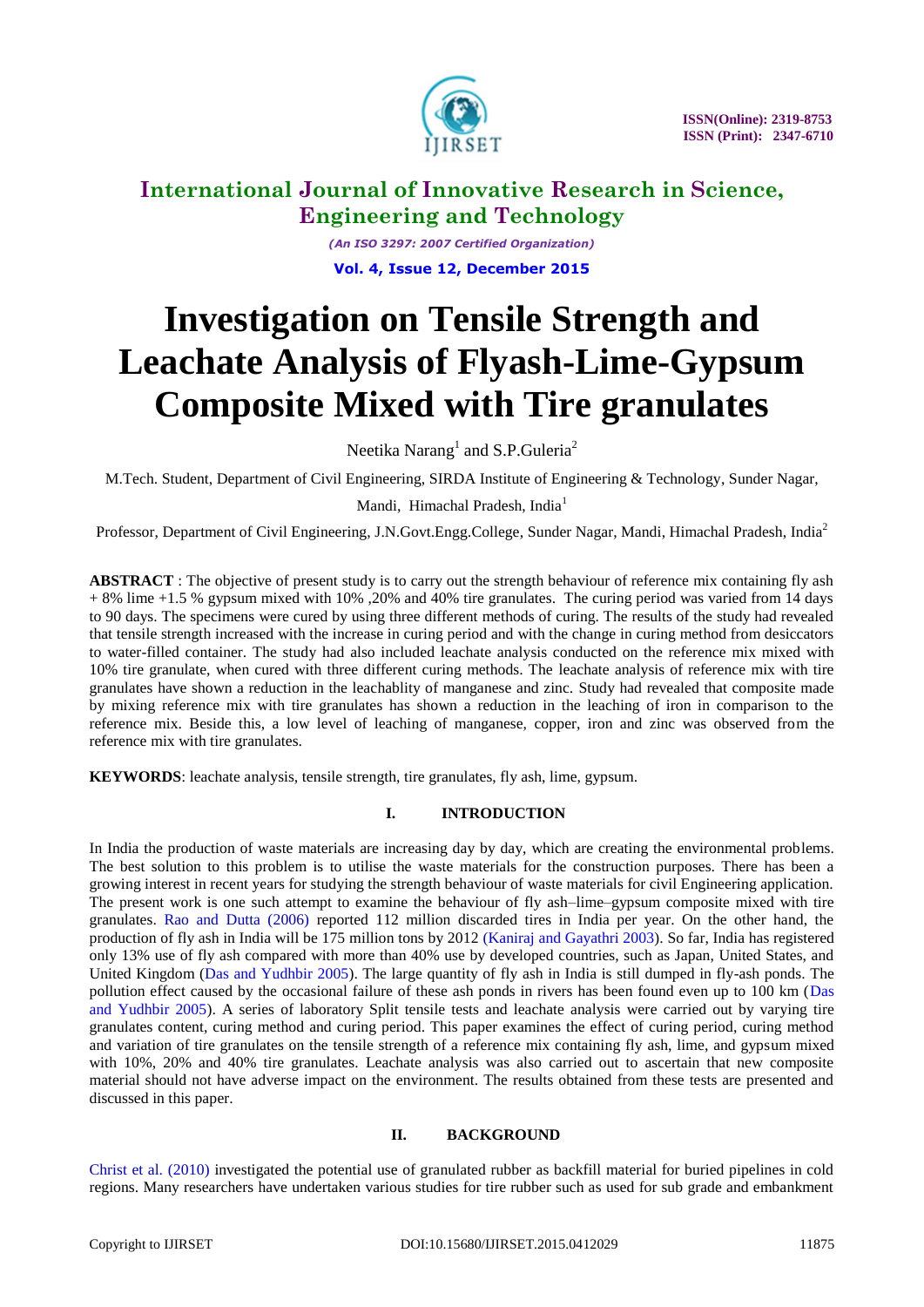

*(An ISO 3297: 2007 Certified Organization)*

#### **Vol. 4, Issue 12, December 2015**

fills (Whetten et al. 1997; Humphrey et al.1998; Humphrey 2008; Nelson 2009); backfill for retaining walls and bridge abutments (Reid and Soupir 1998; Tatlisoz et al. 1997); sub grade insulation for highways (Humphrey and Eaton 1995; Lawrence et al. 1999); lateral edge drains for highways (Lawrence et al. 1999); vibration damping below rail lines (Wolfe et al. 2004); daily cover and drainage for landfills (Jesionek et al. 1998; Park et al. 2003); and drain fields for septic systems (Lassiter 2009; Zicari 2009). Millions of used tires are stockpiled every year (Rubber Manufacturers Association (2006).One popular process is the shredding of tires into compressible tire-derived aggregate (TDA), which finds use in cap closures, leachate drainage layers, landfill liners, low-density backfill for retaining structures, enhanced substrate for sports fields, rubberized concrete and pavements, and filtration systems (Edil and Bosscher 1994; Moo-Young et al.2003; Huang et al. 2004; Meiarashi 2004; Ramirez et al. 2004; Zornberg et al. 2004; Edil et al. 2004; Aisien et al. 2006; Pamukcuand Akbulut 2006; Rubber Manufacturers Association 2006; Valdesand Liang 2006). Evidence suggests that the use of TDA to remove contaminants from water is promising (e.g., Rangarajan et al. 1999; Carvalho et al 2010). However, the material swells during sorption due to the physical changes imposed by timedependent diffusive transport mechanisms and partitioning specific to the wetting fluid (Aminabhavi and Phayde 1995; Kim et al. 1995; Kershaw et al. 1997; Edil et al. 2004; Ahmad et al. 2005;Graham et al. 2006; Lovely et al. 2006).Many researchers have undertaken various studies for the strength of tire rubber alone or mixed with sand/clayey soil (Humphrey and Sandford 1993, Edil and Bosscher 1994, Foose et al. 1996, Wu et al. 1997, Lee et al. 1999, Ghazavi and Sakhi 2005, Rao and Dutta 2006, Cetin et al. 2006, Dutta and Rao 2009).There are numerous case histories on the use of fly ash either alone or mixed with soil, lime, gypsum, or in combination. Fly ash has been typically used for soil stabilization (Chu et al. 1955), as embankment material (Raymon 1961, Jha et al. 2009), structural fill (DiGioia and Nuzzo1972), replacement for cement (Xu and Sarkar 1994), coastal land reclamation (Kim and Chun 1994), roads and embankments (Kumar 2003), stabilization of coal pillars (Fawconnier and Korsten 1982), and subsidence control (Petulanas 1988).

#### **III. MATERIALS USED AND EXPERIMENTAL PROCEDURE**

#### **1. Materials Used**

Fly ash is a mineral by-product of coal combustion in thermal power projects. It is a waste material and is dumped on the land adjoining thermal plants and townships. The fly ash used in the study was procured from Ropar Thermal Power Plant, Punjab, India. The fly ash use in the study was of class F type. The fly ash was selected due to its availability in abundance quantity as compared to the class C type. The fly ash is classified as Class F, i.e., low-lime fly ash according to ASTM C 618-89 (ASTM 1992) classification. The locally commercially available lime and gypsum were used in the study. Details on the chemical analysis of fly ash, lime and gypsum are available from Guleria and Dutta (2011).

### **2. Tire granulates**

Tire granulates were derived from waste tires by shredding waste tires. The shredding of tire was done with the help of tire remoulding machine shown in the Fig.1. The tire granulates having particle sizes ranging from0.425-300mm was used in the study. Fig.2 shows the tire granulates used for the current study. Guleria and Dutta(2013) and Taha *et al.*  (2008) reported that the size of tire chip significantly effect the compressive strength of rubber concrete. The authors further reported that large sized rubber particles in rubber concrete reduce the compressive strength. Thus, keeping the above in view, the size of tire granulates was restricted to 0.425-300mm approximately.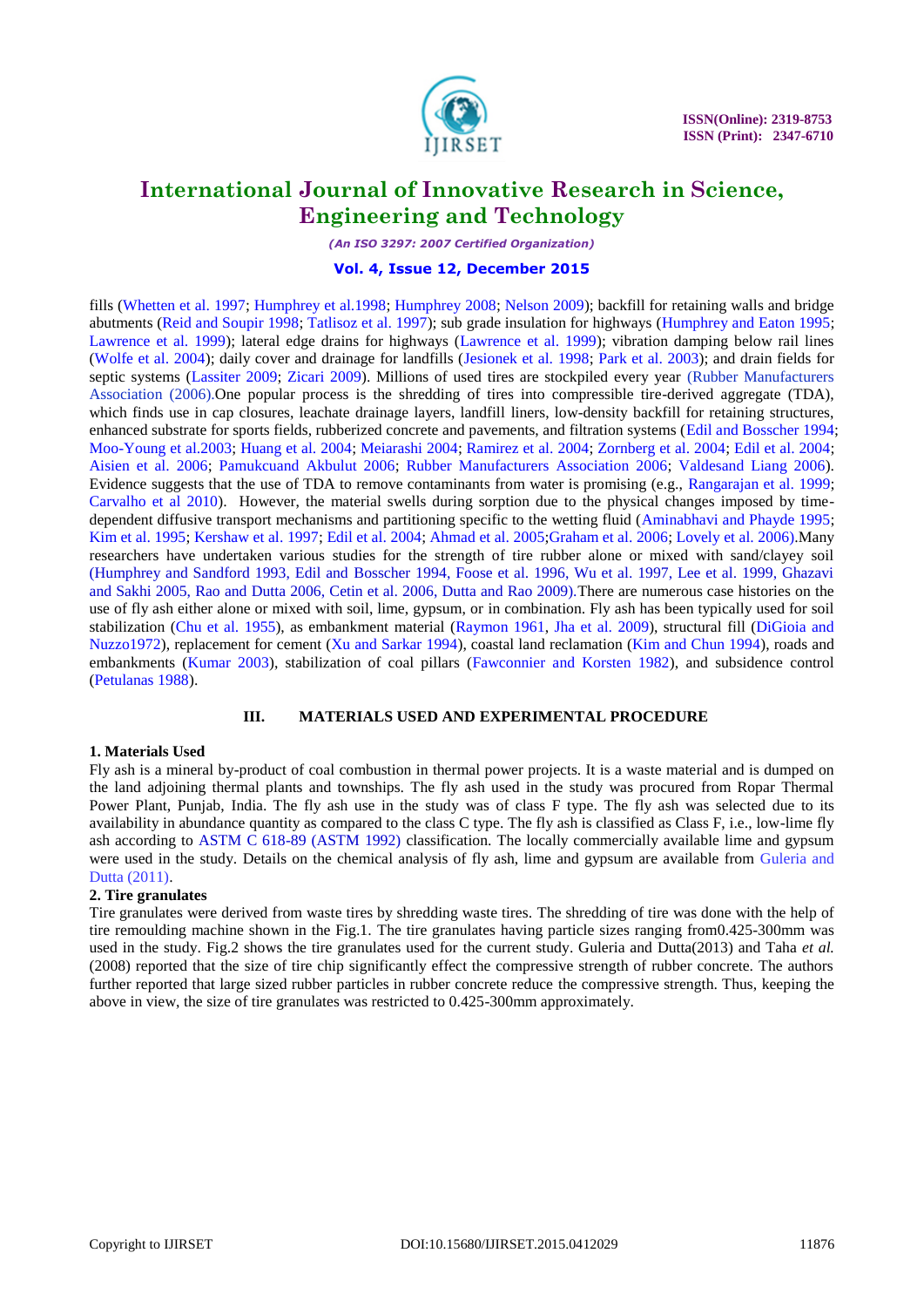

*(An ISO 3297: 2007 Certified Organization)* **Vol. 4, Issue 12, December 2015**



**Fig.1** Tire remoulding machine



**Fig.2**Photograph of tire granulates.

#### **3. Sample preparation and experimental procedure**

**a) Tensile strength:** The Split tensile strength tests of the study were in accordance with IS: 10082-1981. The strain rate was kept at 0.048mm/min in all experiments. The specimens were prepared as described below. The proving rings of 2KN and 5kN, capacity were used for testing the specimens.

The fly ash was ground lightly by hand with a pestle to separate the individual particles. The metallic mould having size 19 mm inner diameter and 38 mm long were used to prepare cylindrical specimens. Rreference mix containing fly ash: lime: gypsum in the proportion of 1:8%:1.5% was taken as per the Guleria and Dutta (2011). In the reference mix, tire granulates in the proportion of 10%, 20% and 40% of dry weight of fly ash was added in the mix. Further, in order to keep the total volume of the cylindrical specimen as constant, fly ash equivalent to the weight of tire granulates was removed and replaced with tire granulates corresponding to 10%, 20% and 40% of dry weight of fly ash. The specimens were cured from 14 to 90 days with the use of three curing methods. The detail of the variables and codification used in the study are shown in Table 1. To ensure uniform compaction, the specimens were compressed statically to the same volume from both ends till the specimen just reached the dimensions of the mould by using the hand compaction effort. The specimens were allowed to dry for 1 day at room temperature. The detail of the curing method, curing period and another parameters used for study has been shown in the table 1.

| <b>Table 1 Variables and Range Tested</b> |                                                                                                          |  |  |  |  |  |
|-------------------------------------------|----------------------------------------------------------------------------------------------------------|--|--|--|--|--|
| Variables                                 | Range                                                                                                    |  |  |  |  |  |
| Granulates content (%)                    | 10, 20, and $40$                                                                                         |  |  |  |  |  |
| Curing period (days)                      | 14.28 and 90                                                                                             |  |  |  |  |  |
| Curing method                             | M1: The specimen was placed open in the laboratory at room<br>temperature for self curing.               |  |  |  |  |  |
|                                           | M2: The specimen was put in burlap for curing. The burlap was kept<br>wet by sprinkling water regularly. |  |  |  |  |  |
|                                           | M3: The specimen was placed in a container filled with water with                                        |  |  |  |  |  |
|                                           | an inflow and outflow.                                                                                   |  |  |  |  |  |
| Codification                              | For easy reference and identification of specimen,<br>specific                                           |  |  |  |  |  |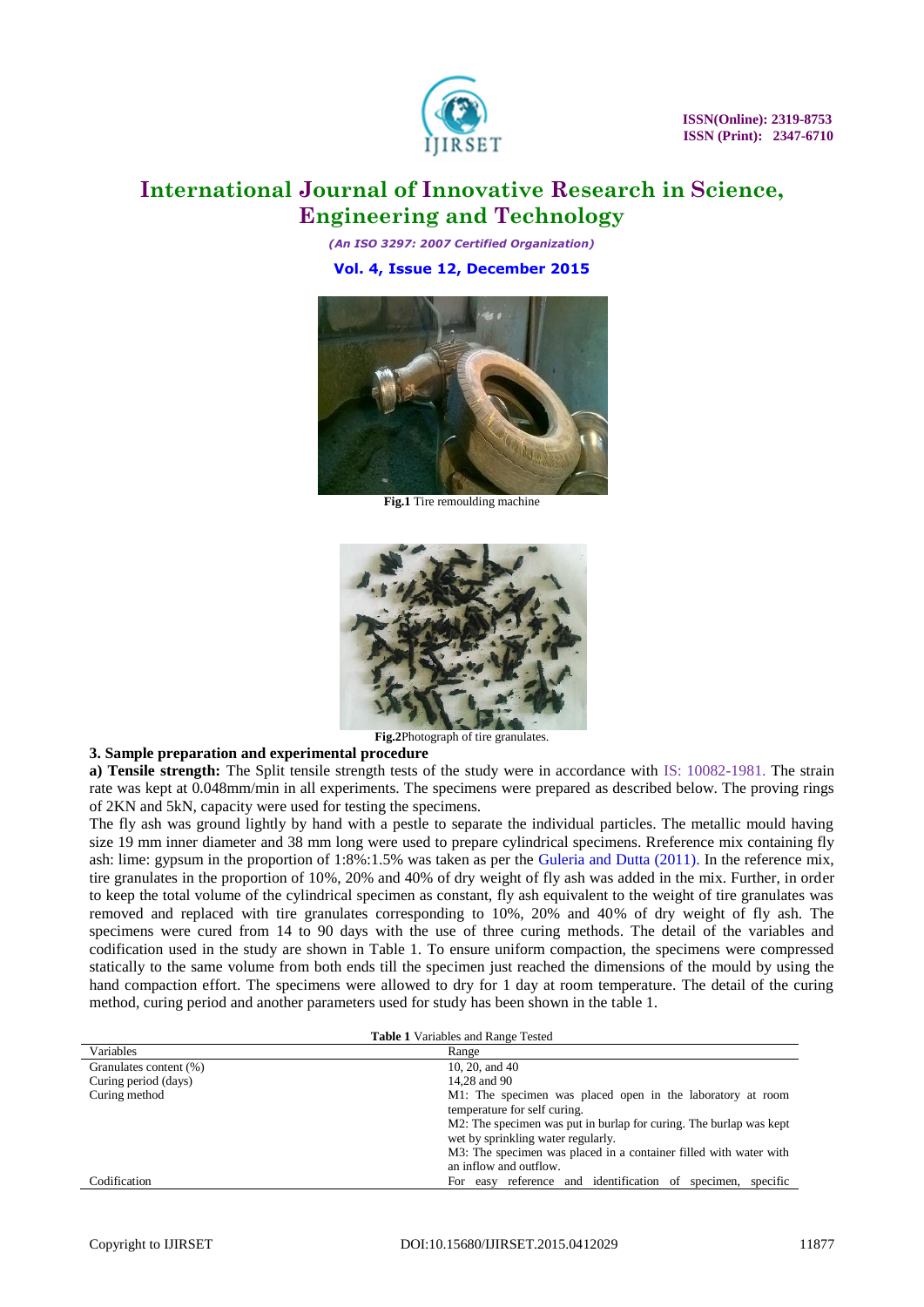

*(An ISO 3297: 2007 Certified Organization)*

#### **Vol. 4, Issue 12, December 2015**

codification was used. For specimen of the reference mix with tire granulates, a six-letter codification scheme was used. The first two digits of the codification indicate tire granulates content, the next two digit numbers indicate the curing period, and next two digit numbers indicate curing method. For example, 1090M2 indicates the addition of 10% tire granulates, 90 days of curing period and curing by burlap method.

**b) Determination of leaching of metals:** The leachate sample was prepared by mixing 20ml Diethylene Triamine Penta-acetic acid (DTPA) in the 10gm of sample (reference mix with 10% tire granulates). The sample was shaken to prevent deposition of matter by electric shaker for exactly two hours at  $25^{\circ}$ C and allow sufficient time for DTPA to dissolve. DTPA acts as a mild chelating agent, which extracts the easily soluble zinc, iron, copper and manganese. And the solution was filtered by using Whatman No. 42 filter paper. The leachate solutions as prepared were analysed with the help of atomic absorption spectrophotometer (AAS) as shown in Fig. 3.



**Fig.3** Atomic absorption spectrophotometer (AAS)

### **IV. SPLIT TENSILE STRENGTH TEST RESULTS**

#### **1. Load – Diametral Deformation Behaviour**

The tensile load – deformation behaviour of the reference mix and mixed with 10-40 % tire granulates, cured for 14, 28 and 90 days with curing methods M1, M2 and M3 are shown in Figs. 4. A close examination of Figs. 4(a), (b) and (c) reveals that tensile load increases with the change in the curing method from M1 to M3. For example, a peak tensile load of 2.839 KN for specimen 1014M1 increased to 3.95 KN, when the curing method was changed from M1 to M2. The value of peak tensile load of the same specimen further increased to 4.22 KN, when the curing method was changed from M1 to M3. A similar trend of increase in peak tensile load with the change in curing method was observed in the reference mix mixed with 10%, 20 % and 40 % tire granulates as evident form the Fig. 4. A further examination of Figs.  $4(a)$ , (b) and (c), reveal an increase in the diametral deformation with the change in the curing method. For example, for specimen 1014M1, the diametral deformation was  $1.8\times10^{-3}$  m which increased to  $2.2\times10^{-3}$  m with the change in curing method from M1 to M2. The diametral deformation of same specimen further increased to  $3.5\times10^{-3}$  m with the change in curing method from M1 to M3. A similar increase in diametral deformation was evident from Fig.4 was also observed for other curing methods and with the inclusion of 10 %, 20 % and 40% tire granulates in reference mix.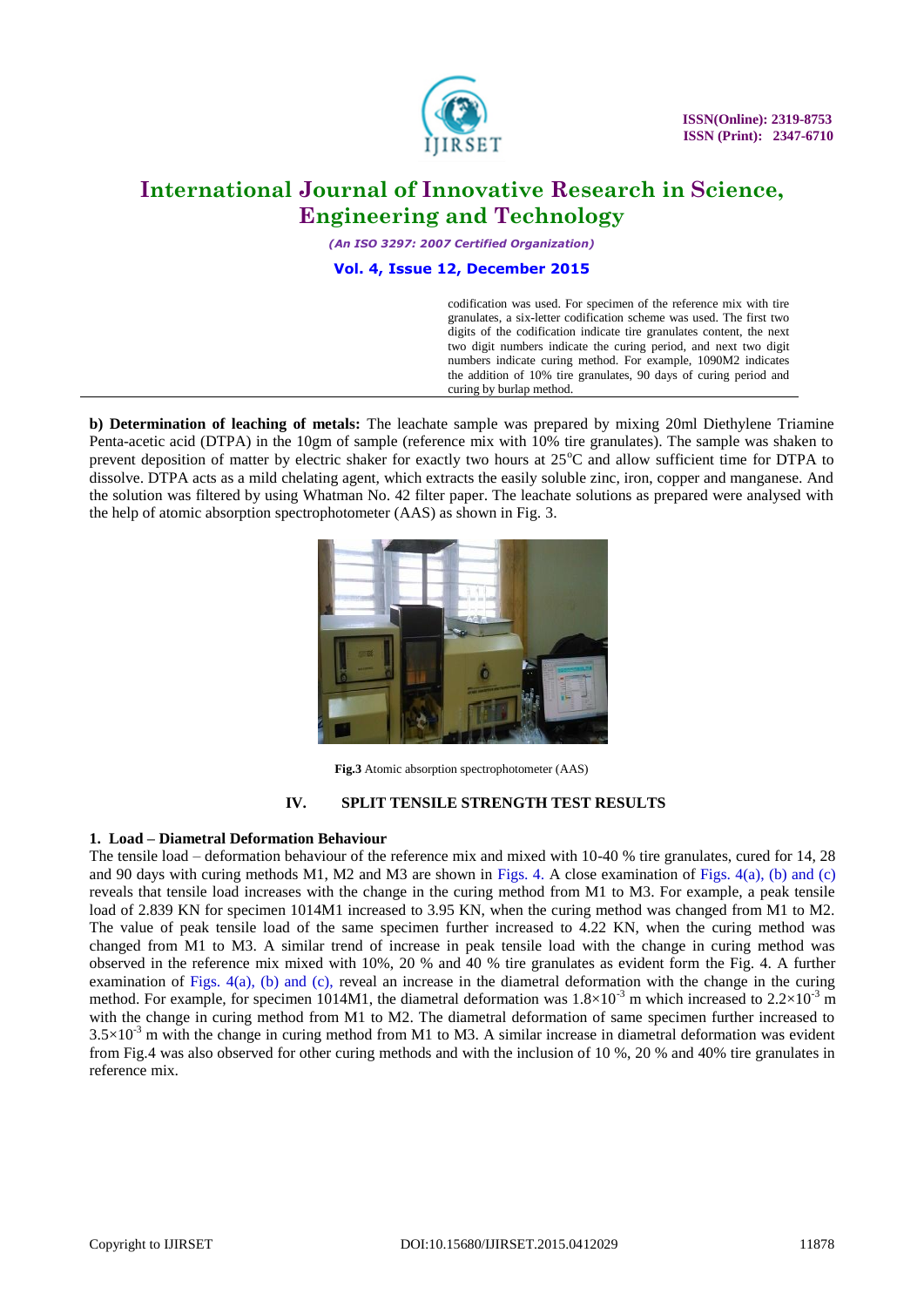

*(An ISO 3297: 2007 Certified Organization)*

## **Vol. 4, Issue 12, December 2015**

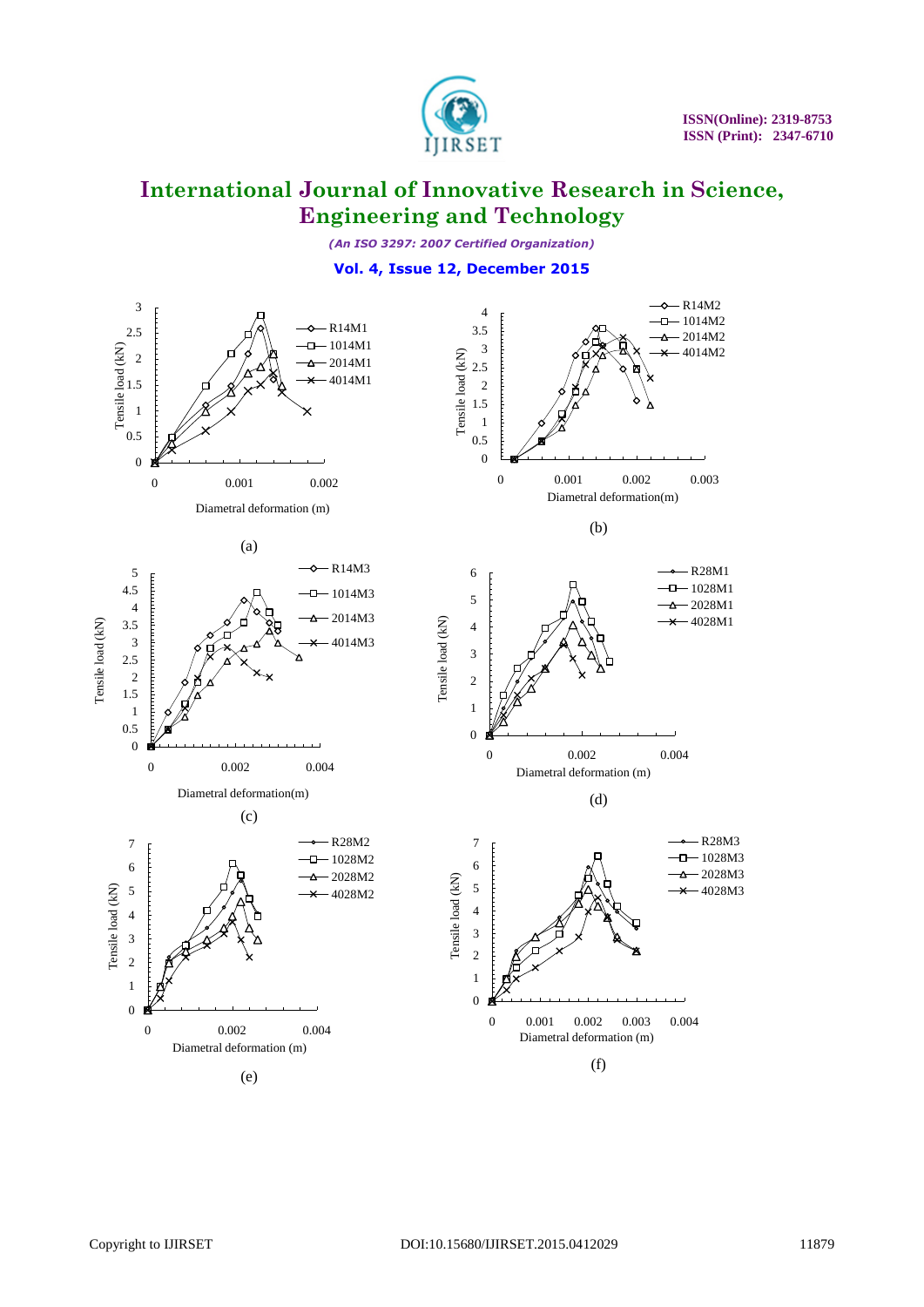

*(An ISO 3297: 2007 Certified Organization)*

### **Vol. 4, Issue 12, December 2015**



Fig.4 Variation of Tensile load – diametral deformation of reference mix and mixed with 10%, 20%, 40% tire granulates cured with 14 days (a) M1 curing method (b) M2 curing method (c) M3 curing method. Specimens cured at 28 days with use of (d) M1 curing method (e) M2 curing method (f) M3 curing method. Specimens cured at 90 days with (g) M1 curing method (h) M2 curing method (i) M3 curing method.

A further examination of Figs. 4(a), (b), (c) reveals that tensile load increases with the change in the curing period from 14 to 90 days. For example, a peak tensile load of 2.839 kN for specimen 1014M1 increased to 5.56 kN, when the curing period was changed from 14 to 28 days. The value of peak tensile load of the same specimen further increased to 7.16 kN, when the curing period was changed from 14 to 90 days. A similar trend of increase in peak tensile load with the change in curing periods was also observed with the inclusion 10%, 20 % and 40 % tire granulates, as evident form the Fig. 4. A close examination of Fig4 reveals that diametral deformation increases with the increase in curing methods. For example, a diametral deformation of specimen 1014M1 is  $1.8 \times 10^{-3}$  m which get increased to  $2.6 \times 10^{-3}$  m and  $3 \times 10^{-3}$ m with the increase in the curing period to 14,28 and 90 days. Similar increase in diametral deformation was observed in Fig.4 for other curing periods and with the inclusion of 10 %, 20 % and 40% tire granulates.

### **2. Split Tensile Strength**

The results of the tensile strength of reference mix mixed with 10 % tire granulates and cured at 14, 28 and 90 days with M1, M2 and M3 curing methods are shown in Figs. 5(a), (b), (c) and Table 2 respectively. The Figs. 5(a),(b),(c) and Table 2, reveals that tensile strength of the reference mix mixed with 10% tire granulates increases with the increase in curing period from 14 to 90 days. For example, from Fig. 5(a) the tensile strength of the specimen 1014M1 at 14 days of curing was 245.7 kPa, which increased to a value of 480.72 kPa and 619.5 kPa after 28 and 90 days of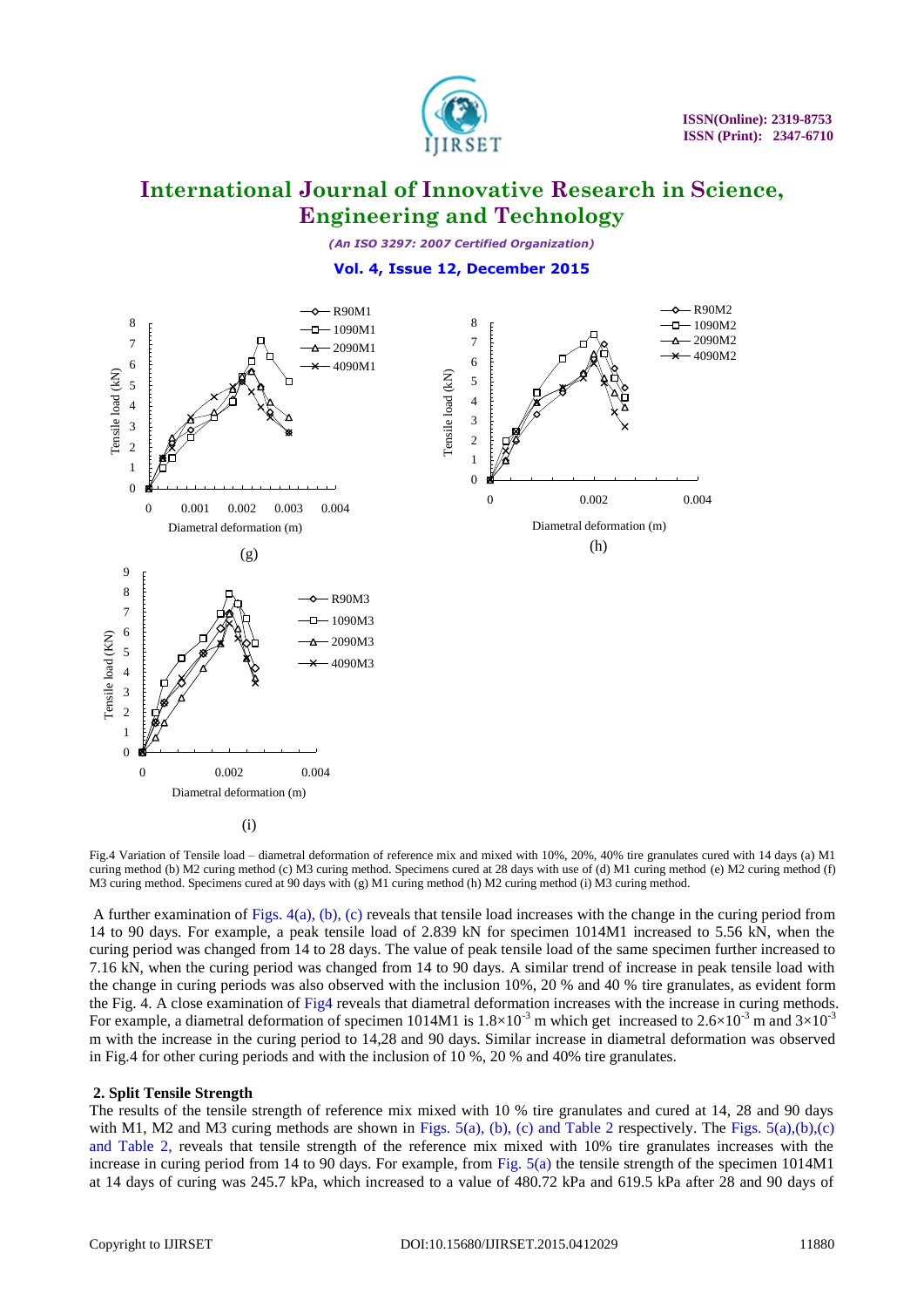

*(An ISO 3297: 2007 Certified Organization)*

#### **Vol. 4, Issue 12, December 2015**

curing period, respectively. A similar trend of increase in tensile strength with the increase in curing periods for variation of tire granulates content (10%-40%) was also observed as evident from Figs. 5(a) to 5(c) and Table2, respectively. The study was in agreement with Guleria and Dutta (2013), where similar increase in tensile strength has been reported with the increase in the curing period.

**Table 2** Split tensile strength of reference mix mixed with 10, 20 and 40 % tire granulates at 14 ,28 and 90 days of curing with curing methods M1, M2, M3.

| Tire granulates | Curing           | M1                                        |                              | M <sub>2</sub>                         |                              | M <sub>3</sub>                            |                              |
|-----------------|------------------|-------------------------------------------|------------------------------|----------------------------------------|------------------------------|-------------------------------------------|------------------------------|
| $(\% )$         | Period<br>(days) | Diametral<br>tensile<br>strain<br>$(\% )$ | Tensile<br>strength<br>(KPa) | Diametral<br>Tensile<br>strain<br>(% ) | Tensile<br>strength<br>(KPa) | Diametral<br>tensile<br>strain<br>$(\% )$ | Tensile<br>strength<br>(KPa) |
| $\theta$        | 14               | 2.839                                     | 224.335                      | 3.35                                   | 309.7                        | 3.55                                      | 475.12                       |
|                 | 28               | 4.001                                     | 427.3                        | 4.388                                  | 470.03                       | 4.646                                     | 512.76                       |
|                 | 90               | 5.16                                      | 555.49                       | 5.67                                   | 598.227                      | 6.195                                     | 640.95                       |
| 10              | 14               | 3.097                                     | 245.7                        | 3.355                                  | 341.84                       | 3.998                                     | 498.52                       |
|                 | 28               | 4.388                                     | 480.718                      | 4.646                                  | 491.40                       | 5.16                                      | 555.49                       |
|                 | 90               | 5.937                                     | 619.59                       | 6.45                                   | 640.957                      | 6.711                                     | 683.68                       |
| 20              | 14               | 3.61                                      | 181.6                        | 3.87                                   | 256.38                       | 4.23                                      | 375.24                       |
|                 | 28               | 4.775                                     | 352.52                       | 5.16                                   | 395.257                      | 5.42                                      | 427.30                       |
|                 | 90               | 6.453                                     | 491.40                       | 6.969                                  | 555.49                       | 7.23                                      | 598.22                       |
| 40              | 14               | 3.46                                      | 149.56                       | 4.39                                   | 288.431                      | 4.668                                     | 350.23                       |
|                 | 28               | 4.646                                     | 288.43                       | 5.42                                   | 320.47                       | 5.937                                     | 395.25                       |
|                 | 90               | 6.71                                      | 448.67                       | 7.485                                  | 512.766                      | 7.743                                     | 555.49                       |







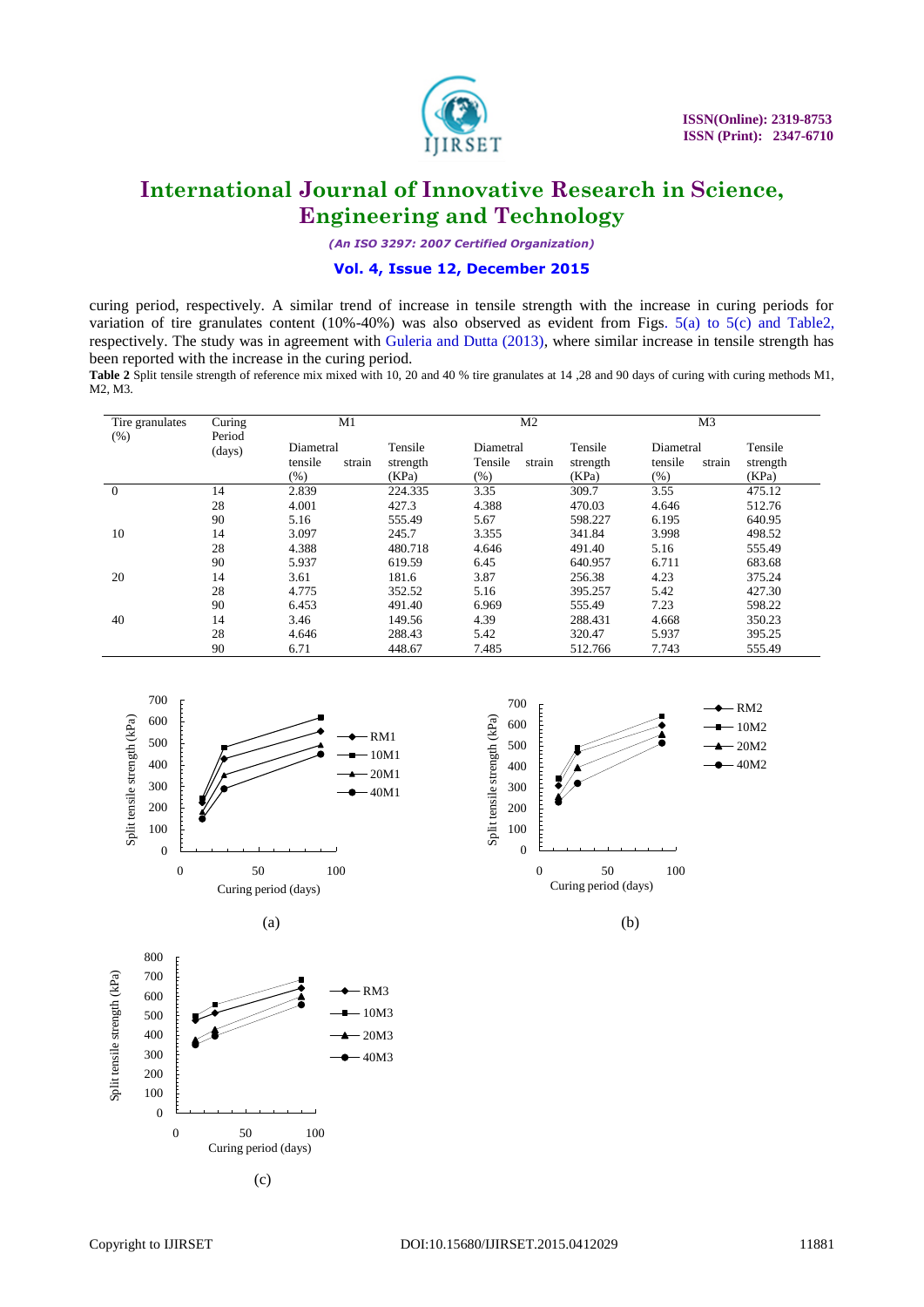

*(An ISO 3297: 2007 Certified Organization)*

#### **Vol. 4, Issue 12, December 2015**

Fig5 Variation of tensile strength with differentcuring period for the reference mix and with 10, 20% and 40% tire granulates cured with (a) M1 curing method (b) M2 curing method (c) M3 curing method.

Figs.5 (a), (b), (c) and Table 2 reveals that tensile strength of the reference mix, reference mix mixed with tire granulates, increases with the change in curing methods from M1 to M3 respectively. For example, from Table 2, tensile strength of specimen 1014M1 was 245.7 kPa, which increased to 341.84 kPa, when curing methods was changed to M2.Tensile strength of same specimen further increased to 498.52 kPa, when curing methods was changed to M3 method. A similar increase in tensile strength as evident from Fig.5 (a), (b), (c) and Table 2 was also observed in the reference mix mixed with 20% and 40% tire granulates. Figs.5(a) (b) (c) and Table 2 shows the variation of tensile strength of reference mix mixed with10 % to 40 % tire granulates at 14 days of curing with M1, M2 and M3 curing methods, respectively. A study of Table 2 reveals a decrease in the tensile strength with the increase in the tire granulates content. For example, a value of tensile strength of 498.52kPa of specimen 1090M3 with 10% tire granulates at 90 days of curing decreased to 375.24 kPa with the increase in tire granulates content to 20%. The tensile strength of same specimen further decreased to 350.23 kPa with increase in the tire granulates content to 40%. A similar trend as evident from Figs. 5(a), (b), (c) was also observed for different curing methods and curing periods, respectively.

### **V. LEACHATE ANALYSIS**

The maximum increase in tensile strength was observed at 90 days of curing and inclusion of 10% tire granulates in reference mix, hence failed specimen of reference mix with 10% tire granulates were tested for leachablity of metals. The results of leachate analysis are shown in Table 3.

**Table 3** Leachate analyses of the reference mix, reference mix mixed with 10% tire granulates, cured for 90 days of duration by M1, M2 and M3 curing methods.

| Parameter | Reference mix | 090M1  | 1090M2 | 1090M3 | Standards*(Land disposal)(as<br>per mode of disposal) |                     |
|-----------|---------------|--------|--------|--------|-------------------------------------------------------|---------------------|
|           |               |        |        |        | Surface<br>water                                      | <b>Public Sewer</b> |
| Iron      | 13.09         | 10.34  | 7.650  | 7.9    | <b>NR</b>                                             | <b>NR</b>           |
| Zinc      | 0.692         | 1.416  | 1.534  | 2.619  |                                                       | 15                  |
| Manganese | 0.00          | $_{0}$ | 0      | 0.00   | -                                                     | ۰                   |
| Copper    | 0.090         | 0.033  | 0.136  | 0.160  | 3                                                     |                     |

**\*** Standards as given in (Land disposal) as per Govt. of India MoEF, Notification, 25th September 2000, NR-Not reported.

Table 3 reveals that leaching of zinc of reference mix was on lower side in comparison to reference mix mixed with 10% tire granulates and cured with M1, M2 and M3 curing methods. For example, the leachablity of zinc of reference mix was 0.692 ppm which increased to 2.619 ppm for the reference mix with tire granulates for M3 curing method. Table 3, further reveals that curing method M1 attributes lesser leaching of zinc in comparison to M2 and M3 curing methods. Table 3 reveals no evidence of leaching of manganese in reference mix or with inclusion of tire granulates has been observed specimens were cured with different curing methods.

Table 3 further reveals that the leaching of iron from the reference mix was higher in comparison to reference mix mixed with 10% tire granulates with M1, M2 and M3 curing methods respectively. For example, the value of leaching of iron for reference mix was 13.09 ppm which decreased to a value of 10.34 ppm for reference mix mixed with 10% tire granulates cured with M1 curing method. The value of the same specimen further decreased to a value of 7.65ppm when specimens were cured with M2 curing method. This leaching of iron is attributed to the presence of  $Fe<sub>2</sub>O<sub>3</sub>$  (4.94%) in fly ash (Chemical analysis reported elsewhere). The study was in agreement with Guleria and Dutta, (2013), where similar decrease in leachability of iron was observed in the specimens of reference mix mixed with tire chips.

A close examination of Table 3, further reveals that the leaching of copper from the reference mix mixed with 10% tire granules was on higher side in comparison to the reference, when cured with the use of M2 and M3 curing methods.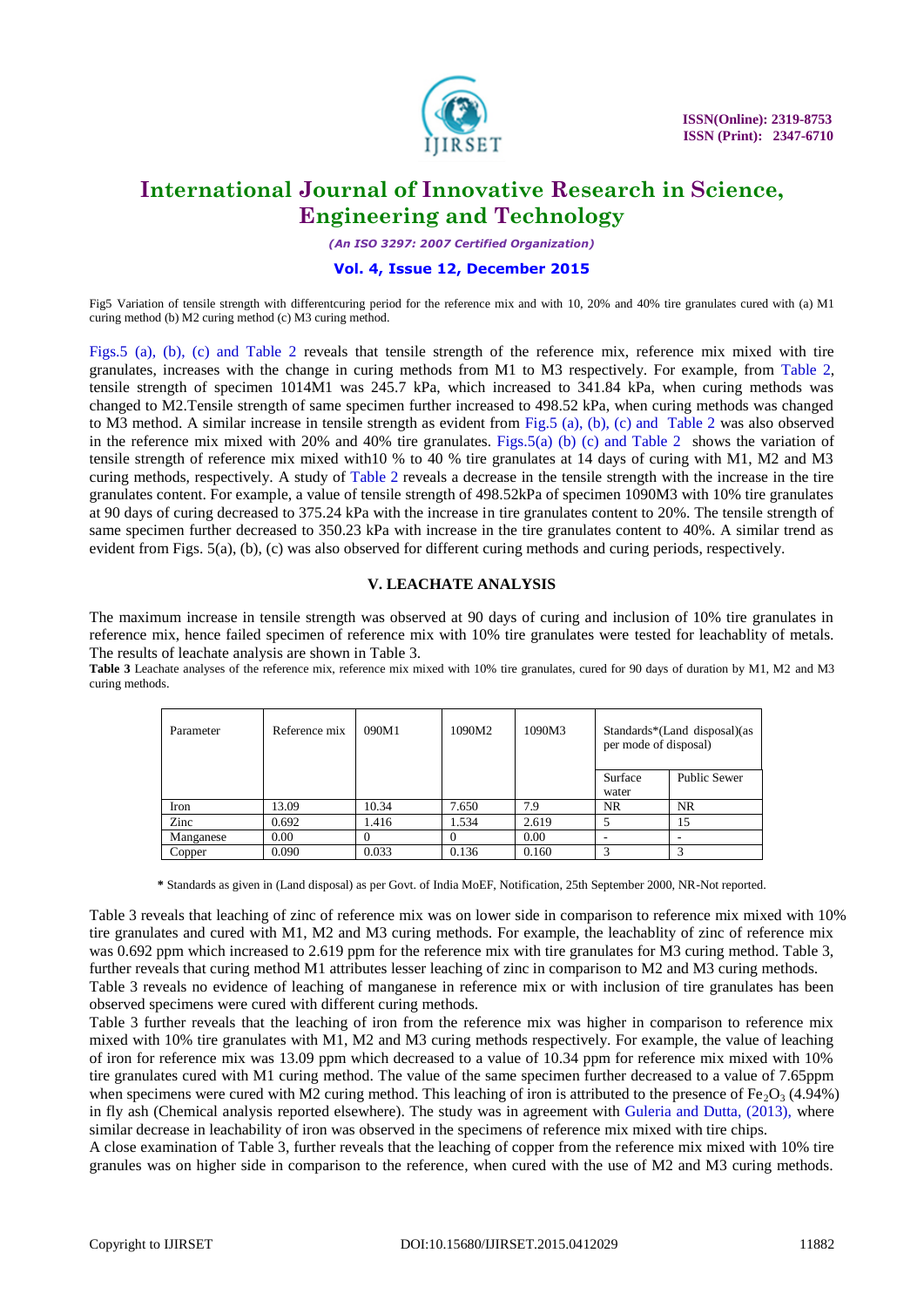

*(An ISO 3297: 2007 Certified Organization)*

### **Vol. 4, Issue 12, December 2015**

For example, the value of leaching of copper for reference mix was 0.090 ppm, which increased to value of 0.136 ppm and 0.160 ppm, with the use of M2 and M3 curing methods, respectively.

Hence from the above, it can be concluded that the composite made from reference mix mixed with 10% tire granulates has shown a reduction in the leaching of copper and zinc in comparison to the reference mix. The potentional use of the composite can be used as low cost construction materials.

### **V. CONCLUSION**

In the present paper, reference mix containing fly ash  $+ 8\%$  lime  $+ 1.5\%$  gypsum was mixed with 10%-40% tire granulates cured for 14 to 90 days by three different methods of curing. On the basis of the results of the experimental investigation in the earlier sections, the following conclusions can be drawn.

(1) The tensile load of the reference mix and with 10% inclusion of tire granulates increased with the increase in curing period, and with the change in curing method.

(2) The increase in the tensile load was highest with the use of M3 curing method and at 90 days of curing.

(3) The diametral strain of reference mix and with inclusion of 10% tire granulates in reference mix increases with the change in curing method and increase in curing period.

(4) The increase in the diametral strain was highest with the use of M3 curing method and at 90 days of curing.

(5) The tensile strength of reference mix and with inclusion of 10%, 20%, 40% tire granulates increases with the increases in curing periods and with change in curing method. The increase in tensile strength was highest with the use of M3 curing method and with90 days curing period.

(6) The tensile strength of reference mix decreases with the increase in tire granulates in reference. The maximum decrease was observed with the inclusion of 40% tire granulates in reference mix.

(7) The leaching of zinc in the reference mix was observed to be lower side in comparison to reference mix mixed with 10% tire granulates. Study further revealed that M1 curing method attributes lesser leaching of zinc in comparison to M2 and M3 curing methods.

(8) Leachate analysis of reference mix has shown a reduction in the leaching of copper in comparison to the reference mix with 10% inclusion of tire granulates with M3 curing method.

(9) No evidence of leaching of manganese in reference mix or with inclusion of tire granulates has been observed with the use of different curing methods.

(10) Leaching of iron from the reference mix was on higher side in comparison to reference mix mixed with 10% tire granulates when cured with M1, M2 and M3 curing methods.

### **REFERENCES**

- [1] Ahmad, A. L., Bhatia, S., Ibrahim, N., and Sumathi, S., "Adsorption of residual oil from palm oil mill effluent using rubber powder", Braz. J. Chem. Eng., vol.22,no.3, pp.371–379, 2005.
- [2] Aisien, F. A., Hymore, F. K., and Ebewele, R. O., "Comparative absorption of crude oil from fresh and marine water using recycled rubber" J. Environ. Eng., vol.132, no.9, pp.1078–1081, 2006.
- [3] Aminabhavi, T. M., and Phayde, H. T. S., "Molecular transport characteristics of Santoprene thermoplastic rubber in the presence of aliphatic alkanes over the temperature interval of 25 to 70°C" Polymer, vol.36, no.5, pp.1023 1033, 1995.
- [4] ASTM C 618 Coal Fly Ash & Raw or Calcined Natural Pozzolan for Use as Mineral Admixture in Concrete.
- [5] Carvalho, D., Mendes, A., Magalhaes, F. D., and Nunes, O. C, "Treatment of waters containing the thiocarbamate herbicide molinate through an adsorption/bio-regeneration system using a low-cost adsorbent" Water Air Soil Pollut.,vol. 207,no.(1-4), pp. 289-298, 2010.
- [6] Cetin, H., Mustafa, F., and Osman, G., "Geotechnical properties of tire-Cohesive clayey soil mixtures as a fill material" Eng. Geol., vol. 88, no. (1–2), pp 110–120, 2006.
- [7] Christ, M., Park, J., and Hong, S., "Laboratory observation of the response of a buried pipeline to freezing rubber-sand backfill" J. Mater. Civ. Eng., vol. 22, no. 9, pp. 943–950, 2010.
- [8] Chu, T. Y., Davidson, D. T., Goecker, W. L., and Moh, Z. C, "Soil stabilization with lime fly ash mixtures: Preliminary studies with silty and clayey soils" Highw. Res. Board, Bull., vol. 108, pp. 102-112, 1955.
- [9] Das, S. K., and Yudhbir, "Geotechnical characterization of some Indian fly ash" J. Mater. Civ. Eng.,vol. 17,no.5,pp. 544–552, 2005.
- [10] DiGioia, A. M., and Nuzzo, W. L. , "Fly ash as structural fills" J. Power Div., vol.98,no.1, pp.77–92, 1972.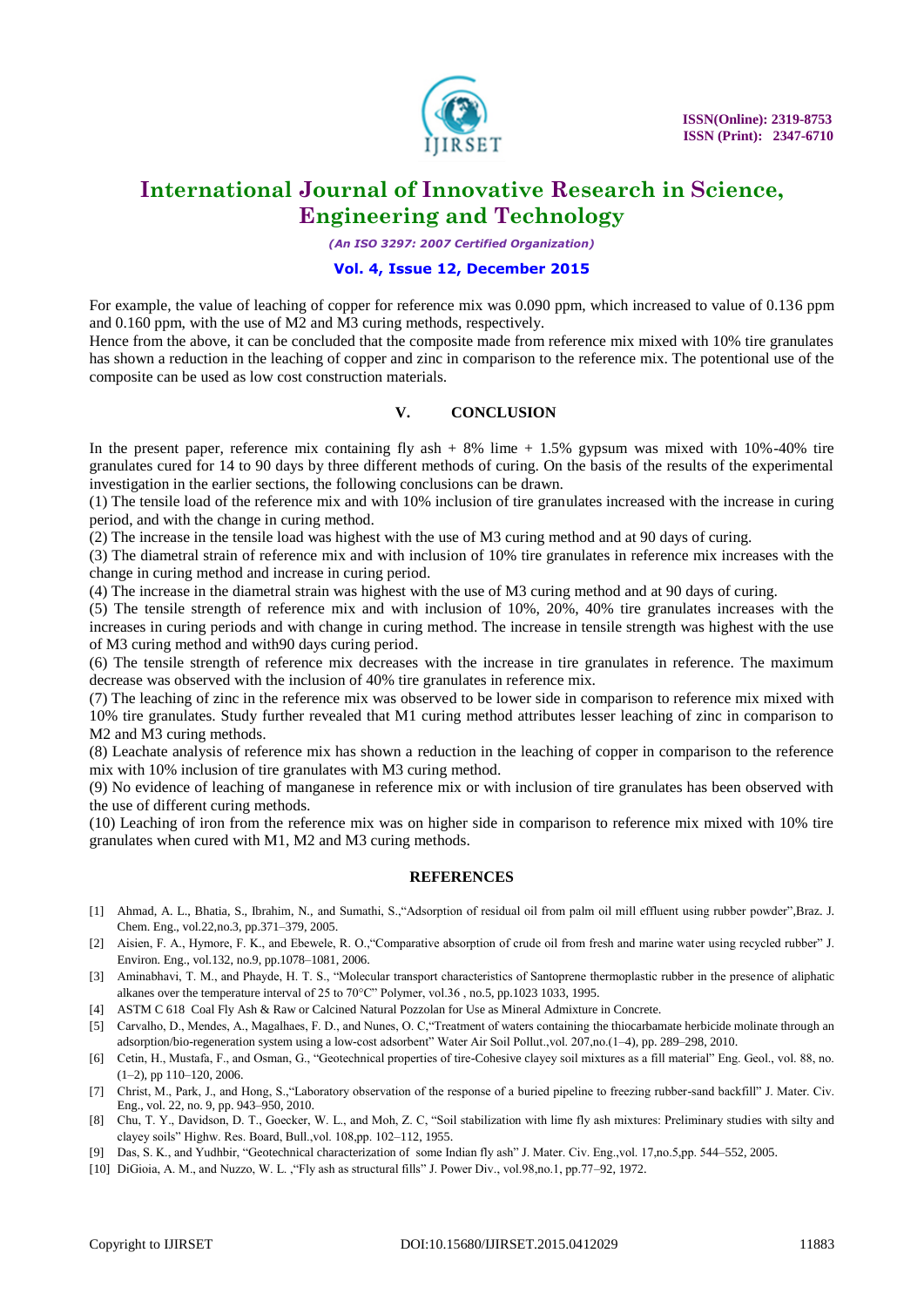

*(An ISO 3297: 2007 Certified Organization)*

#### **Vol. 4, Issue 12, December 2015**

- [11] Dutta, R. K., and Rao, G. V., "Regression models for predicting the behaviour of sand mixed with tire chips" Int. J. Geotech. Eng.,vol. 3,no.1,pp. 51–63,2009.
- [12] Edil, T. B., and Bosscher, P. J., "Engineering properties of tire chips and soil mixtures" Geotech. Test. J., vol.17,no.4, pp.453-464,1994.
- [13] Edil, T. B., Park, J. K., and Kim, J. Y., "Effectiveness of scrap tire chips as sorptive drainage material" J. Environ. Eng.,vol. 130,no.7,pp. 824– 831, 2004.
- [14] Fawconnier, C. J., and Korsten, R. W. O. ,"Ash fill in pillar design" SAIMM Monogr. Ser., vol.4, pp. 277-361, 1982.
- [15] Foose, J., Benson, H., and Bosscher, J., "Sand reinforced shredded waste tires" Geotech. Eng., vol.122, no.9, pp.760–767, 1996.
- [16] Ghazavi, M., and Sakhi, M. A. ,"Influence of optimized tire shreds on shear strength parameters of sand" Int. J. Geomech., vol.5,no.1,pp. 58– 65,2005.
- [17] Graham, J., Striebich, R., Myers, K., Minus, D., and Harrison, W. , "Swelling of nitrile rubber by selected aromatics blended in a synthetic jet fuel" Energy Fuels, vol.20,no.2 ,pp.759-765,2006.
- [18] Guleria, S. P., and Dutta, R. K., "Unconfined Compressive Strength of Fly Ash-Lime-Gypsum Composite Mixed with Treated Tire Chips" Journal of Materials, vol.23,no.8,pp.1255–1263,2011.
- [19] Guleria, S.P. and Dutta, R.K. ,"Durability and Leachate Analysis of Fly Ash -Lime-Gypsum Composite Mixed with Treated Tire Chips", Journal of Geo Engineering,vol.8,no.2,pp.33-40, 2013.
- [20] Guleria, S.P. and Dutta, R.K. , "Study of flexural strength and leachate analysis of fly ash-lime-gypsum composite mixed with treated tire chips", KSCE Journal of Civil Engineering, vol.17,no.4, pp.662-673, 2013.
- [21] Huang, B., Guoqiang, L., Pang, S., and Eggers, J., "Investigation into waste tire rubber-filled concrete" J. Mater. Civ. Eng., vol.16,no.3,pp.187– 194,2004.
- [22] Humphrey, D. N. "Tire derived aggregate as lightweight fill for embankments and retaining walls" Scrap tire derived geomaterials-Opportunities and challenges, H. Hazarika and K. Yasuhara, eds., Taylor & Francis Group, London,2008.
- [23] Humphrey, D. N., and Eaton, R. A., "Field performance of tire chips as subgrade insulation for rural roads" Proc., 6th Int. Conf. on Low-Volume Roads, Transportation Research Board, Washington, DC,pp.77–86, 1995.
- [24] Humphrey, D. N., and Sandford, T. C., "Tire chips as light weight subgrade fill and retaining wall backfill" Proc. of the Symp. on Recovery and Effective Reuse of Discarded Materials and By-products for Construction of Highway Facilities, Federal Highway Administration, Washington, DC,pp. 5-87 to 5-99, 1993.
- [25] Humphrey, D. N., Sandford, T. C., Cribbs, M. M., and Manion, W. P., "Shear strength and compressibility of tire chips for use as retaining wall backfill" Transportation Research Record 1422, Transportation Research Board, Washington, DC,pp. 29–35,1993.
- [26] Humphrey, D. N., Whetten, N., Weaver, J., Recker, K., and Cosgrove, T. A. , "TDA as lightweight fill for embankments and retaining walls" Proc., Conf. on Recycled Materials in Geotechnical Applications, ASCE, Arlington, VA, pp. 51–65,1998.
- [27] IS: 10082 (1981) (Re-affirmed on 1996): Method of test for determination of tensile strength by indirect test.
- [28] Jesionek, K. S., Humphrey, D. N., and Dunn, R. J., "Overview of shredded tire applications in landfills" Tire Industry Conf., Clemson Univ., Clemson, SC,1998.
- [29] Jha, J. N., Gill, K. S., and Choudhary, A. K., "Effect of high fraction Class F fly ash on lime stabilization of soil" Int. J. Geotech. Environ., vol.1, no.2, pp. 105–128, 2009.
- [30] Kaniraj, S. R., and Gayathri, V., "Geotechnical behaviour of fly ash mixed with randomly oriented fiber inclusions" Geotext. Geomembr., vol.21,no.3,pp.123–149,2003.
- [31] Kershaw, D. S., Kulik, B. C., and Pamukcu, S., "Ground rubber: Sorption media for ground water containing benzene and O-xylene" J. Geotech. Geoenviron. Eng.,vol.123,no.4,pp. 324–334,1997.
- [32] Kim, S. S., and Chun, B. S., "The study on a practical use of wasted coal fly ash for coastal reclamation" Proc., 13th Int. Conf. on Soil Mechanics and Foundation Engineering (ICSMFE), CRC, Boca Raton, FL, pp.1607–1612,1994.
- [33] Kim, S., Park, J. K., and Chun, H., "Pyrolysis kinetics of scrap tire rubbers", J. Environ. Eng., vol.121, no.7, pp.507-514,1995.
- [34] Kumar, V. "Keynote address." Proc., 3rd Int. Conf. on Fly Ash Utilisation and Disposal, Central Board of Irrigation and Power (CBIP), New Delhi, India,2003.
- [35] Lassiter, A. , "Septic system trench TDA—A national overview" New York State TDA Workshop, Center for Integrated Waste Management, Buffalo, NY ,2009.
- [36] Lawrence, B., Humphrey,, D., and Chen, L.-H. "Field trial of tire shreds as insulation for paved roads" 10th Int. Conf. on Cold Regions Engineering: Putting Research into Practice, ASCE, Reston, VA,1999.
- [37] Lee, J. H., Salgado, R., Bernal, A., and Lovell, C. W., "Shredded tires and rubber-sand as lightweight backfill" J. Geotech. Geoenviron. Eng., vol.125,no.2, pp.132–141,1999.
- [38] Lee, J. H., Salgado, R., Bernal, A., and Lovell, C. W., "Shredded tires and rubber-sand as lightweight backfill" J. Geotech. Geoenviron. Eng., vol.125,no.2, pp.132–141,1999.
- [39] Lovely, M., Joseph, K. U., and Joseph, R. , "Swelling behaviour of isora/natural rubber composites in oils used in automobiles" Bull. Mater. Sci., vol.29,no.1, pp. 91–99, 2006.